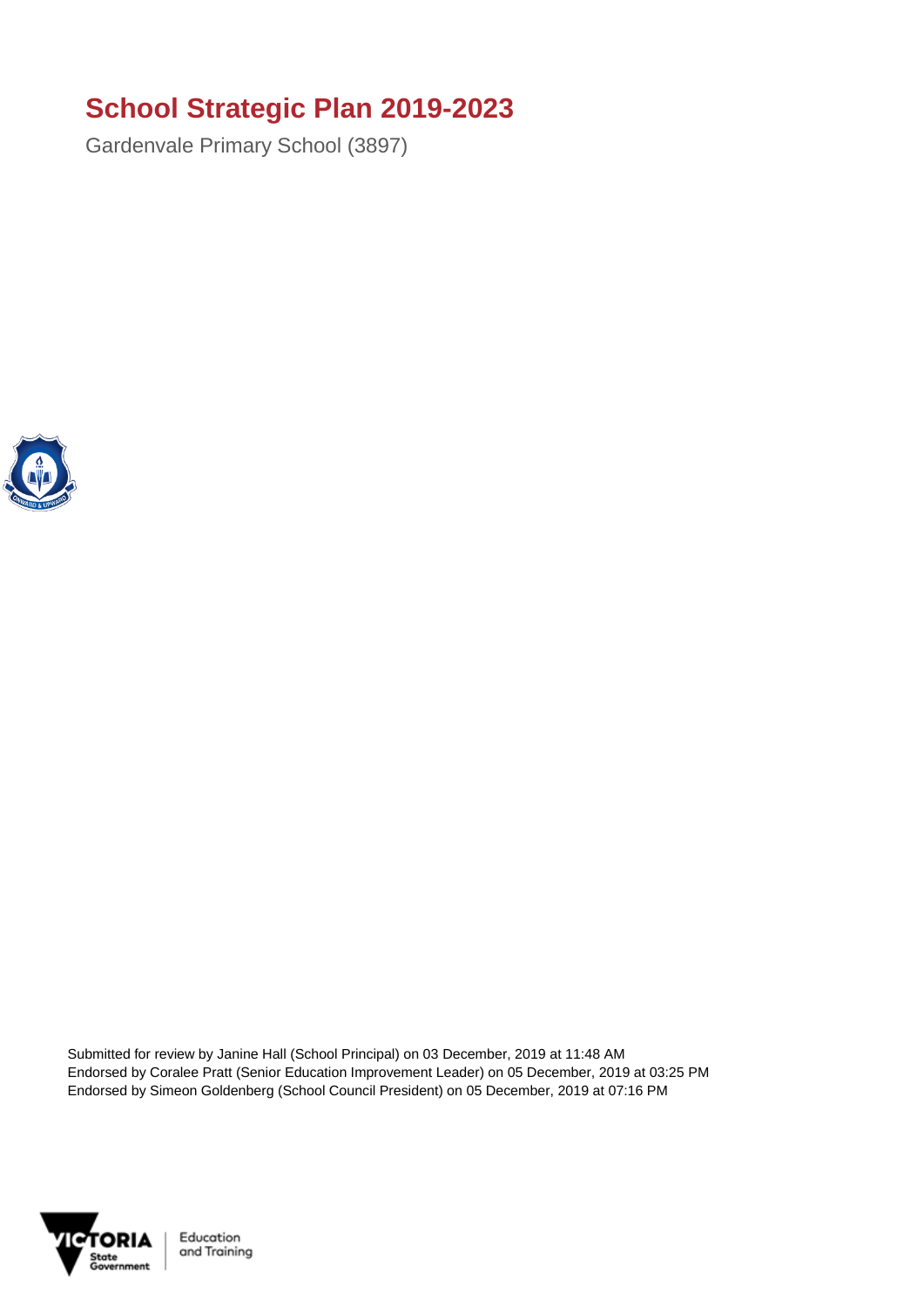## **School Strategic Plan - 2019-2023**

Gardenvale Primary School (3897)

| <b>School vision</b>      | VISION STATEMENT - Challenge, Engage, Inspire                                                                                                                                                                                                                                                                                                                                                                                                                                                                                                                                                                                                                                                                                                                                                                                                                                                                                                                                                        |
|---------------------------|------------------------------------------------------------------------------------------------------------------------------------------------------------------------------------------------------------------------------------------------------------------------------------------------------------------------------------------------------------------------------------------------------------------------------------------------------------------------------------------------------------------------------------------------------------------------------------------------------------------------------------------------------------------------------------------------------------------------------------------------------------------------------------------------------------------------------------------------------------------------------------------------------------------------------------------------------------------------------------------------------|
|                           | <b>MISSION STATEMENT -</b><br>Gardenvale is a vibrant school community, providing a rich and dynamic learning environment where lifelong learning is fostered.                                                                                                                                                                                                                                                                                                                                                                                                                                                                                                                                                                                                                                                                                                                                                                                                                                       |
|                           | Our values are integral in supporting learners to become curious and critical thinkers who contribute actively and responsibly as<br>global citizens.                                                                                                                                                                                                                                                                                                                                                                                                                                                                                                                                                                                                                                                                                                                                                                                                                                                |
| <b>School values</b>      | <b>HONESTY</b><br>Being truthful to yourself and others<br><b>EMPATHY</b><br>A sincere attempt to understand someone else's feelings<br><b>RESPECT</b><br>Treat everyone as you would like to be treated<br><b>RESILIENCE</b><br>The ability to bounce back<br><b>RESPONSIBILITY</b><br>Taking appropriate action when required<br><b>Be Yourself</b>                                                                                                                                                                                                                                                                                                                                                                                                                                                                                                                                                                                                                                                |
| <b>Context challenges</b> | Gardenvale Primary School is located in Landcox Street Brighton East and was opened in 1922. We have a proud history being the<br>school of choice over 97 years. The school motto of 'Onward and Upward' continues to reflect our striving for excellence in all areas.<br>This is done through quality teaching and the delivery of programs that encourage a love of learning. Our vision is 'Challenge,<br>Engage, Inspire' and our mission is that 'Gardenvale is a vibrant school community, providing a rich and dynamic learning<br>environment where lifelong learning is fostered'.<br>Our values of Honesty, Empathy, Respect, Resilience and Responsibility are integral in supporting learners to become curious and<br>critical thinkers who contribute actively and responsibly as global citizens. Our HERRRby Values Program has been embedded in<br>our school's culture and is a common language shared between our student, staff and parent community. In 2019 the Attitudes to |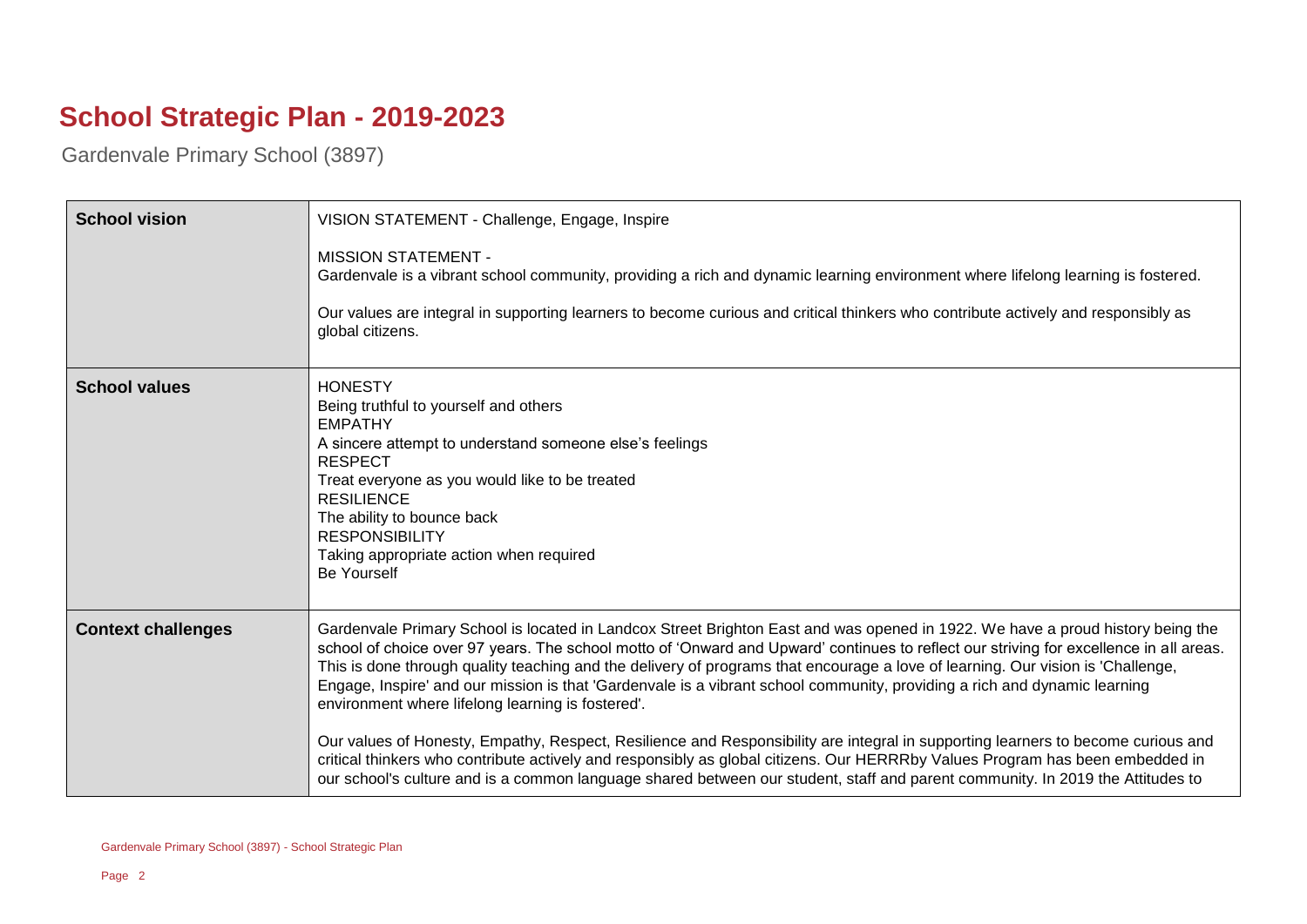School Survey indicates the high level of Connectedness (92%) and School Safety (95%), showing a strong desire of students to learn and achieve high expectations (97%) and do their best (94%).

The school will develop Individual Education Plans (IEP) for Koorie students once enrolled. Acknowledgement of Country is now included in assemblies and meetings.

The school operates across two campuses situated 260 metres apart on Landcox Street, the Prep to Year 2 students on the Junior Campus and the Years 3 to 6 students on the Senior Campus. Specialist Programs are provided across both campuses, ensuring that all students spend part of the week on each campus. The school has a current enrolment of 647 students. There is a strong demand for enrolment at all levels of the school, so it is necessary to adhere to the school's enrolment boundary. The gender breakdown is 51% males and and 49% females. The current Student Family Occupation (SFOE) index is 0.0903. The equity funding we receive is \$5,000. The number of students on disability is 1.7%. There are two Principal class members, 29 classroom teachers, 7 equivalent teaching specialists, 11 literacy support or integration staff and a team of 6 education support staff who operate our dual campus offices or maintain our developing IT infrastructure.

The school continues to be the school of choice within the local community based on its high quality teaching and learning programs, student academic achievement, student wellbeing programs and its outstanding specialist programs. The school maintains a stable enrolment rate, this is a reflection of the high levels of student outcomes and achievement and the tremendous regard for the school held in the local community. Over the last two years however, we have had a number of students leave at the end of Year 4 largely due to scholarship offers from private schools.

Each of the two campuses contains a mixture of buildings including the original substantial brick building of three stories on the Senior Campus and the original brick building on the Junior Campus. In 2018 the newly built Year 6 Learning Hub was opened. This space allowing our Year 6 classes to operate closely with an adjoining, internal learning space. This Year 6 learning environment greatly assists our students with their transition to secondary school. Our facility development is supported by our Parents Association and Buildings and Grounds School Council sub-committee as we endeavour to provide optimal learning and teaching and playground spaces.

The school offers a range of well-resourced specialist subjects including Language Other Than English (LOTE) Japanese, Visual and Performing Arts, Library and Physical Education. An extensive outdoor education program of camps, excursions, bike education and swimming is provided as well as an annual ski camp and a biannual trip to Japan. In 2018 one of the major highlights for the year was the whole school musical production of 'One Little Cup', this was written, produced and directed by school staff.

With the new Principal Class team commencing in 2019, we look forward to a consistent leadership structure as we move into out next Strategic Plan period. We will continue to aspire for Gardenvale Primary School students to be fully engaged, challenged and inspired to aim high and realise their full potential.

With the outstanding Naplan results gained in 2019 we are constantly challenged to develop the capacity of staff to teach all students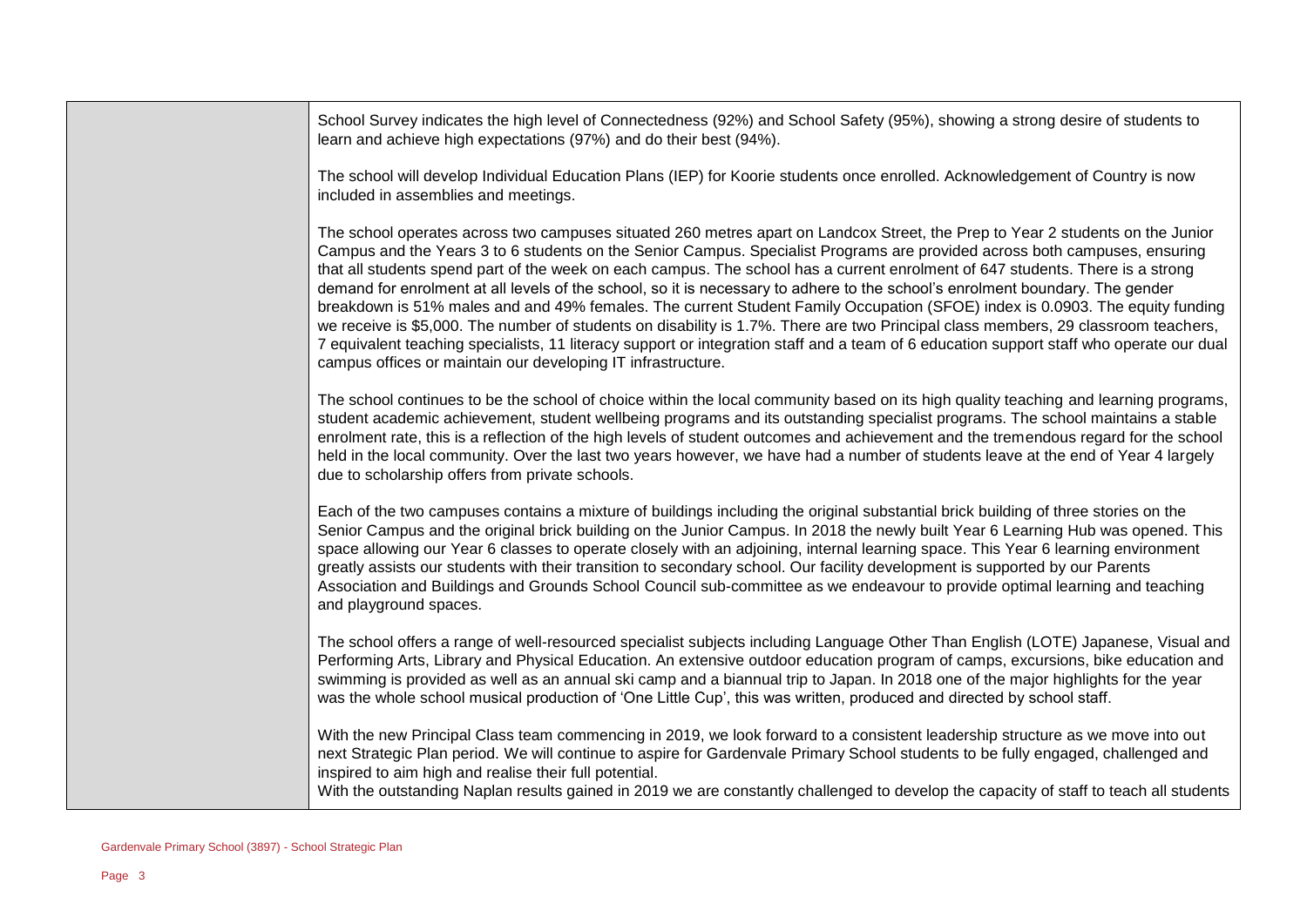|                             | at their point of need to ensure 12 months or more growth within the year. The introduction of programs that allow for a common<br>language to be used across the school and that ensure staff have a clear understanding of where students have come from and<br>where they are headed is essential.<br>Through the use of High Impact Teaching strategies and the development of a whole school instructional model, we ensure a<br>consistent approach across the school.<br>A Professional Learning Community (PLC) culture will be implemented in 2020 with all staff having Professional Development in this<br>area, working towards a clear understanding of PLC's and their impact on student outcomes.                                                                                                                                                                                                                                                                                                                                                                                                                                                                                                                                                                                                                                                                                                                                                                                                                                                                                                                                                                   |
|-----------------------------|------------------------------------------------------------------------------------------------------------------------------------------------------------------------------------------------------------------------------------------------------------------------------------------------------------------------------------------------------------------------------------------------------------------------------------------------------------------------------------------------------------------------------------------------------------------------------------------------------------------------------------------------------------------------------------------------------------------------------------------------------------------------------------------------------------------------------------------------------------------------------------------------------------------------------------------------------------------------------------------------------------------------------------------------------------------------------------------------------------------------------------------------------------------------------------------------------------------------------------------------------------------------------------------------------------------------------------------------------------------------------------------------------------------------------------------------------------------------------------------------------------------------------------------------------------------------------------------------------------------------------------------------------------------------------------|
| Intent, rationale and focus | Over the period of the strategic plan Gardenvale Primary School is trying to:<br>Improve student engagement in their learning:<br>The panel found that there are embedded HERRRby values throughout the school that enable student input and leadership in<br>partnership with staff, however pedagogical practice was predominately teacher centered in the classroom. There was lack of clarity<br>of understanding of student voice and agency among the staff. The school's focus will be to provide professional learning to improve<br>capacity of staff to engage in student voice and agency in teaching and learning. The school will develop a consistent use of<br>language to set learning goals for a lesson and ensure that the learning intention and success criteria are aligned. Students will be<br>able to articulate the goal of the lesson, know when they have achieved that goal and what their next stage of learning is. Staff will<br>develop a whole school scope and sequence of learning intentions and success criteria linked to reading and number aligned with<br>Victorian Curriculum Standards and this will be evident in weekly planning documents. The school will develop a consistent approach<br>to allow students to monitor and evaluate their own progress and achievement in their learning as currently this practice is teacher<br>dominated. Staff will develop and use rubrics to support student goal setting. To further develop student voice and agency within the<br>classroom, the 'going further' element of inquiry will be audited and improved throughout the school to allow for a more student<br>centered approach. |
|                             | To improve student literacy and numeracy outcomes:<br>In 2019 in reading we started working toward developing a common language using the CAFE reading strategies, a whole school<br>scope and sequence of strategies, a common instructional model and redoing the assessment schedule. The panel heard from staff<br>that in the teaching of reading there was inconsistent practices and this had limited the capacity to align reading data. The panel<br>found different reading models were being partially implemented or were blended with existing teaching of reading practices and<br>professional learning to build teacher capacity and analysis of data was needed.<br>The staff have clearly indicated that they need another year to focus on reading, strengthen the use of data and assessment to plan<br>and teach students at their point of learning need, develop a school wide consistent criteria aligned to Victorian Curriculum to<br>determine teacher judgments and refine the assessment schedule to ensure triangulation of data. The HITS and Peer Observation<br>will continue to support this process. Coaching and modelling among staff will continue to ensure consistency in pedagogical practice<br>within and across classroom that aligns with out instructional model for reading.                                                                                                                                                                                                                                                                                                                                                        |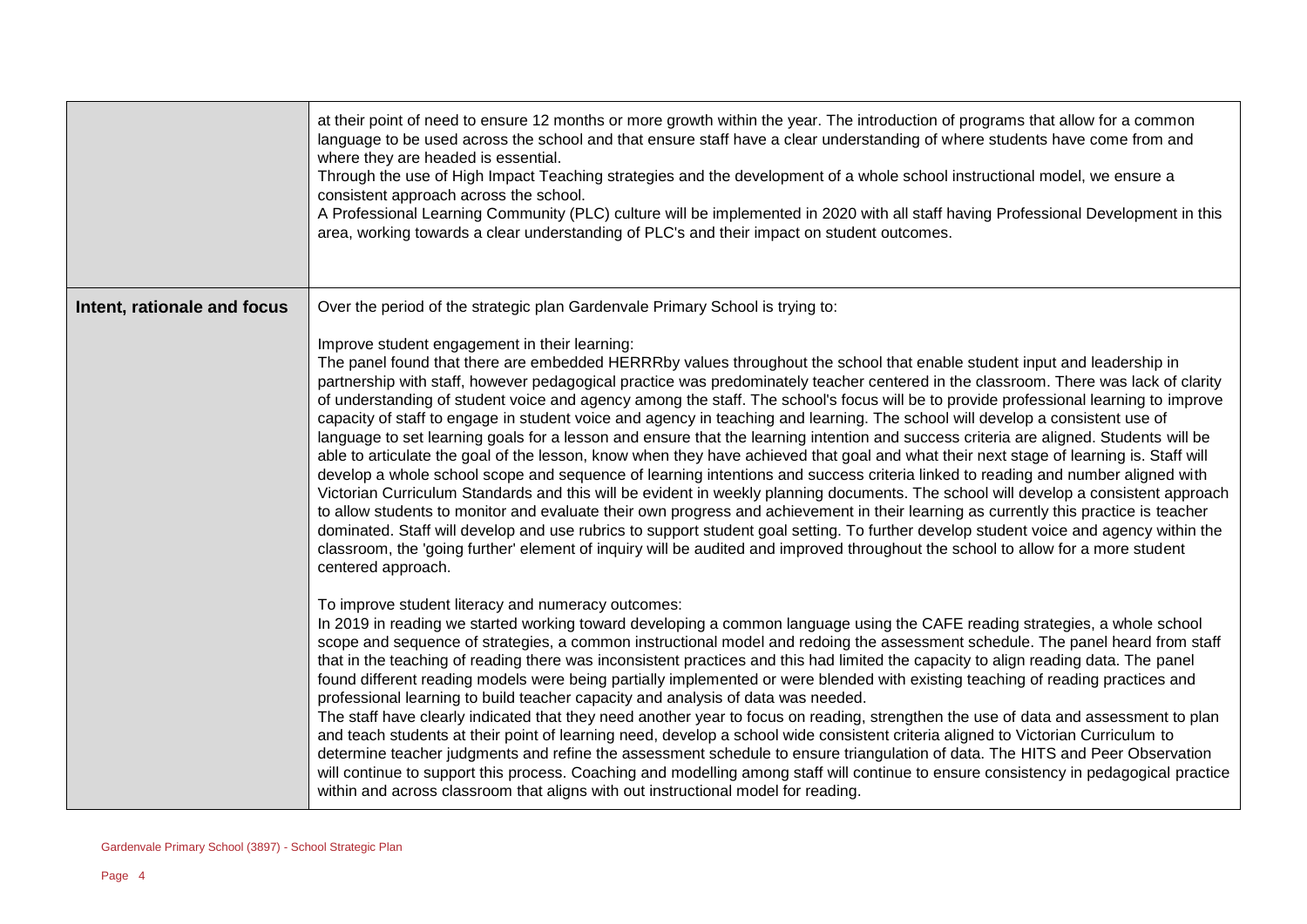The panel reported that a consistent, whole school instruction model was needed in mathematics and writing. A whole school instructional model and a consistent language will be developed in literacy and numeracy. The panel also noted there was no protocol for data analysis and not all leaning areas focused on data and shared ownership of the learning progress of year level cohorts as common practice was yet to be achieved inconsistency of data management. A data specialist will be appointed from the staff, data collection methods audited and a consistent method agreed upon and implemented. Staff will receive professional learning in this area.

The school will focus on:

Increasing the teacher capacity through professional development of a PLC structure and enhance teacher capacity to collaborate professionally.

Developing the capacity of teachers to engage student voice and agency in teaching and learning.

Further developing the capacity of teachers to use the assessment schedule and data from literacy and numeracy assessment for planning of student learning as a cohort,.

Auditing current writing practice, investigate different pedagogical approaches and develop a whole school instructional model and writing moderation process that ensures consistency in assessment and teaching to point of need.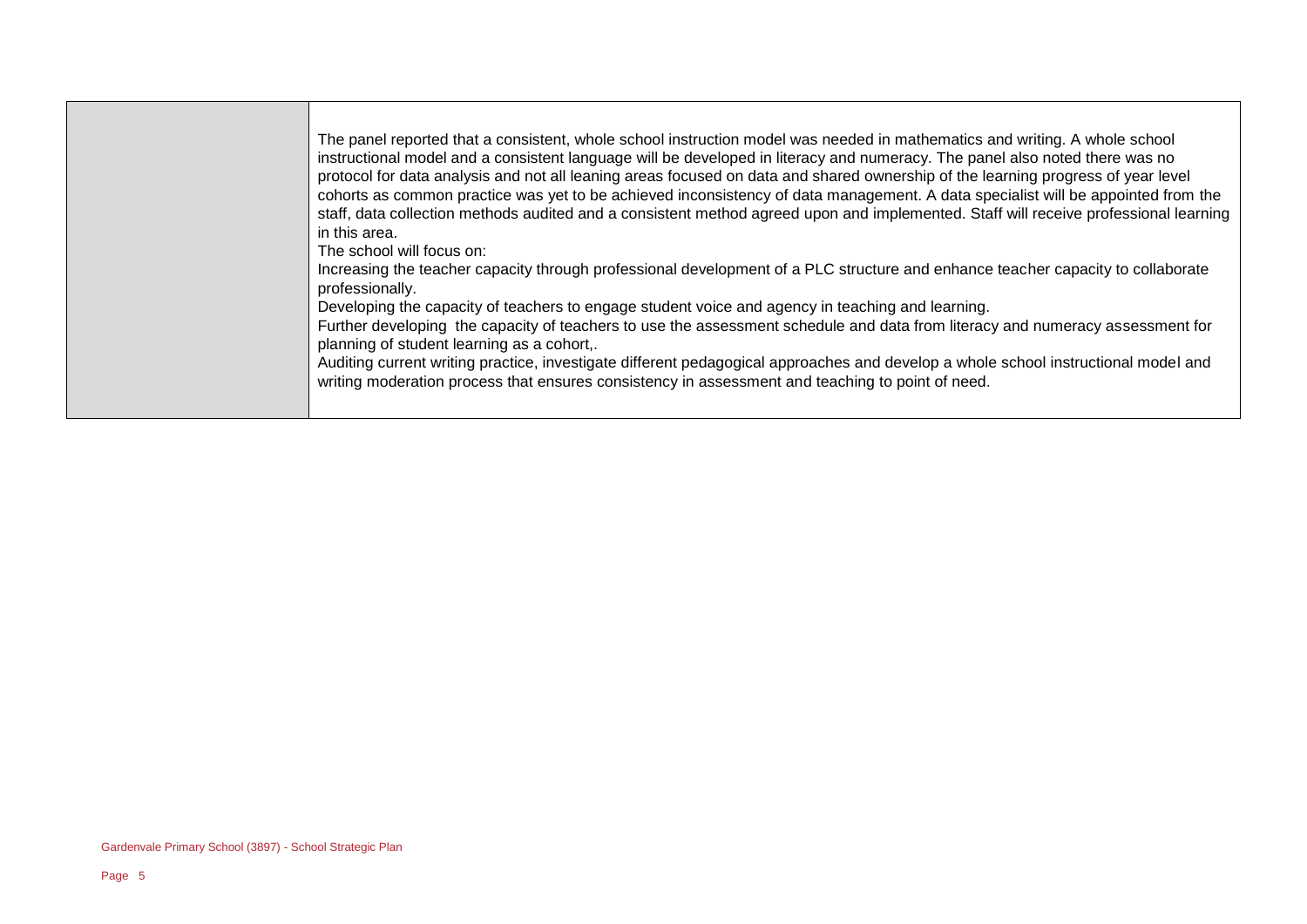## **School Strategic Plan - 2019-2023**

Gardenvale Primary School (3897)

| Goal 1                                                                           | To improve student engagement in their learning.                                                                             |
|----------------------------------------------------------------------------------|------------------------------------------------------------------------------------------------------------------------------|
| Target 1.1                                                                       | By 2023, increase the percentage of positive endorsements on AToSS: Student voice and agency from 88% to 92%                 |
|                                                                                  | Increase teacher student relationships: sense of concern (yr 6 boys) from 71% to 80%.                                        |
|                                                                                  |                                                                                                                              |
| Target 1.2                                                                       | By 2023 increase the percentage of positive endorsements on SSS: Use student feedback to improve practice from 60%<br>to 72% |
| Target 1.3                                                                       | By 2023 increase the percentage of positive endorsements on POS result: Student voice and agency result from 82% to<br>85%   |
| Key Improvement Strategy 1.a<br>Intellectual engagement and self-<br>awareness   | Develop capacity of teachers to engage student voice and agency in teaching and learning                                     |
| Key Improvement Strategy 1.b<br>Empowering students and building school<br>pride | Develop student capacity to monitor and evaluate their own progress and achievement in their learning                        |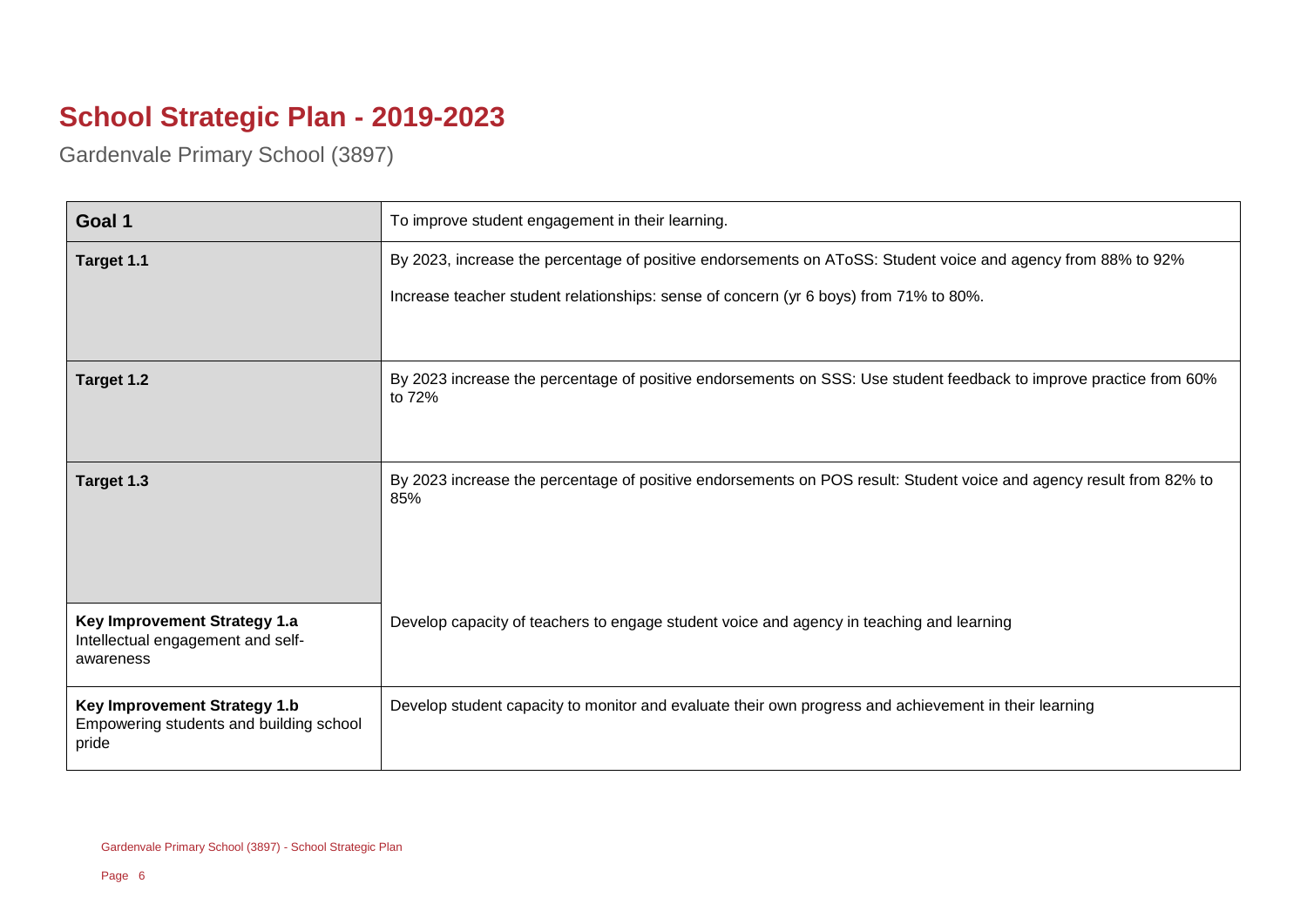| Goal <sub>2</sub>                                                          | To improve student literacy outcomes.                                                                                                                                                                     |
|----------------------------------------------------------------------------|-----------------------------------------------------------------------------------------------------------------------------------------------------------------------------------------------------------|
| Target 2.1                                                                 | By 2023, reduce the percentage of students with low relative gain in NAPLAN:<br>• Writing from 18% (2018) to 16%<br>• Reading from $21\%$ (2018) to 16%                                                   |
| Target 2.2                                                                 | By 2023, increase the percentage of students with high relative gain in NAPLAN:<br>• Writing from 32% (2018) to 38%<br>• Reading from 28% (2018) to 35%                                                   |
| <b>Key Improvement Strategy 2.a</b><br>Evaluating impact on learning       | Build teacher capacity to utilise data, evidence and a range of assessment strategies to plan and teach students at their<br>point of learning need                                                       |
| <b>Key Improvement Strategy 2.b</b><br><b>Building practice excellence</b> | Develop and embed an effective Professional Learning Community (PLC) culture                                                                                                                              |
| Goal 3                                                                     | To improve student Numeracy outcomes.                                                                                                                                                                     |
| Target 3.1                                                                 | By 2023, increase the percentage of students with high relative gain in NAPLAN:<br>• Numeracy from $30\%$ (2018) to 38%<br>By 2023, SSS result: 'Teacher collaboration' to increase from 62% to 72% (TBC) |